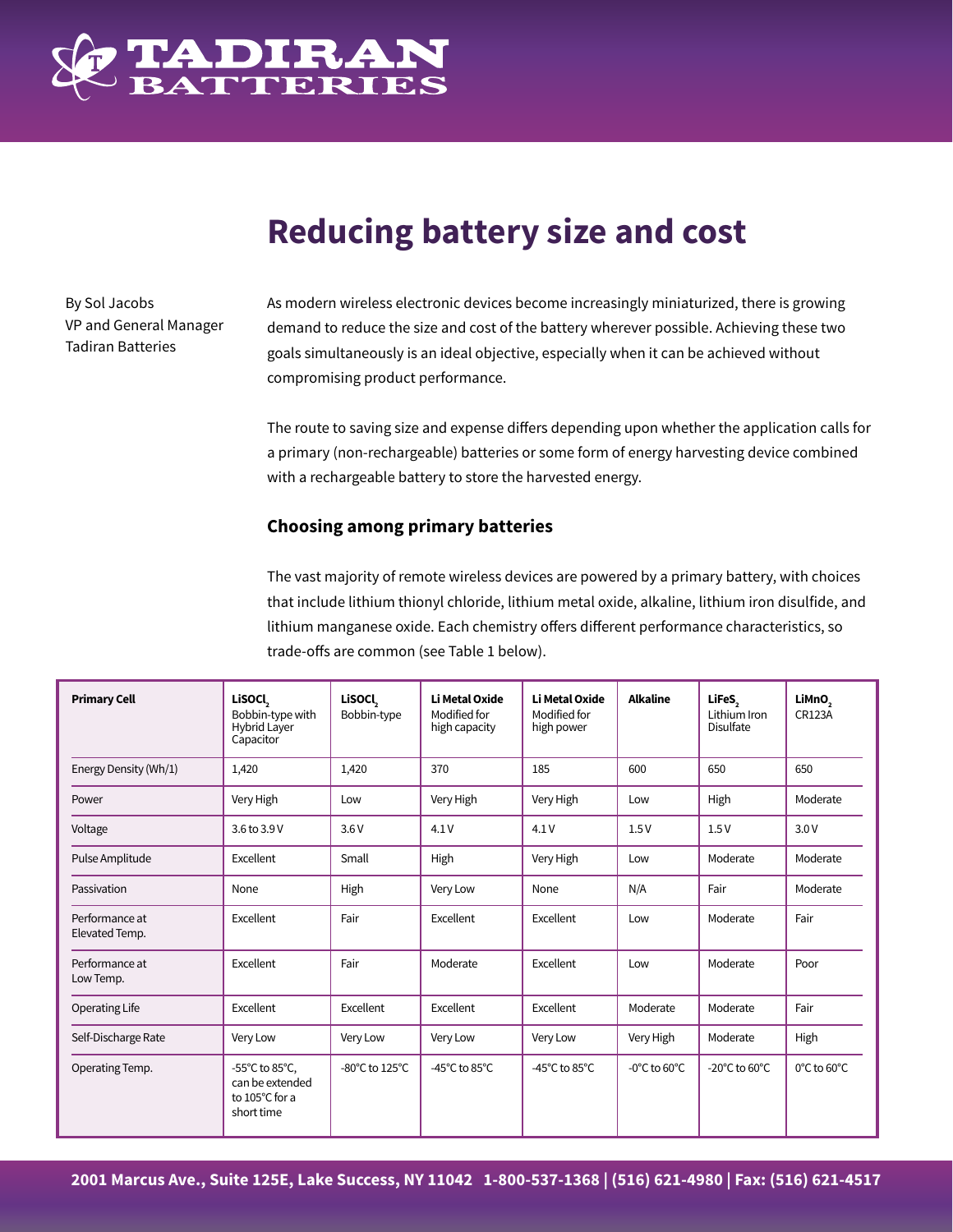

When specifying primary (non-rechargeable) batteries, numerous variables can contribute to reducing the size and expense of the battery, including:

- Reducing the number of cells and the size of each cell in a pack
- Battery voltages
- Battery energy densities
- Battery self-discharge rates
- Operating temperature effects on battery technologies
- Power (pulse) or energy (capacity)?
- Battery costs over the desired operating life of the device

# **High cell voltage can mean fewer cells**

Battery voltage differs depending on the chemistry: Alkaline cells – 1.5v each; Lithium iron disulfide cells – 1.5v each; Lithium Manganese dioxide – 3.0v each; Lithium Sulphur Dioxide cells – 3.0v each; Lithium Thionyl Chloride cells – 3.6v each, TLM (Lithium Metal Oxide) cell – 4.1v each.

For example, a surgical drill manufacturer was able to replace 12 alkaline AA cells with 4 TLM (Lithium Metal Oxide) AA cells, resulting in reduced size and weight while also enabling greater torque and faster drilling speeds.

# **Wider temperature ranges affect battery size and cost**

Low temperatures can reduce cell voltage, thus requiring the use of more cells to offset the expected loss in voltage. Prolonged exposure to high temperatures increases a battery's annual self-discharge rate, thus shortening battery operating life (see Table 1). Bobbin-type lithium thionyl chloride cells (LiSOCl<sub>2</sub>) batteries are least affected by exposure to severe temperatures.

For example, a buoy that measured the location and thickness of icebergs in the Artic, formerly powered by a very large pack consisting of 380 alkaline D cells, was able to substitute a much smaller pack consisting of 32 lithium thionyl chloride D cells and 4 AA-sized HLCs. These batteries can be modified for use in the cold chain, enabling continuous monitoring of foods, medicines, and tissue samples at -80°C.



*Surgical power drills use lithium metal oxide batteries to achieve a 64% weight reduction and a 60% volume reduction compared to alkaline batteries .*



*Converting to PulsesPlus battery packs reduced the size of a device that monitors the size and location of icebergs. The larger battery pack (left) used 380 D-size alkaline cells while the far more compact battery pack (right) used 32 lithium D-cells and 4 AA-sized hybrid layer capacitors (HLCs).*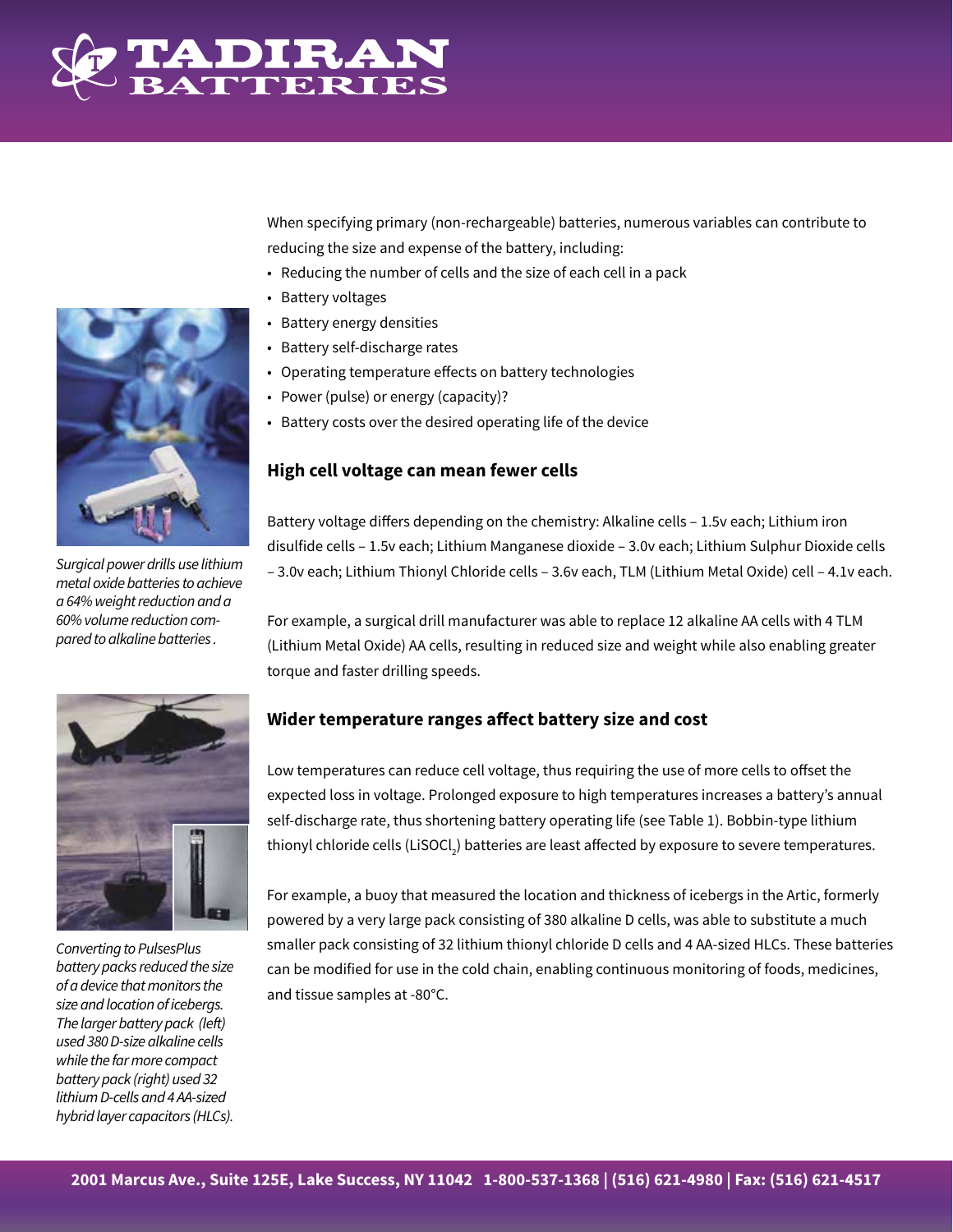



*Awarepoint medical asset tracking RFID tags contain bobbin-type LiSOCl2 batteries that can withstand high temp. autoclave sterilization without having to remove the battery, saving labor and providing a continuous data stream.*

Specially modified LiSOCl<sub>2</sub> cells can withstand 125°C, thus utilized in active RFID devices that track the location and status of medical equipment, allowing the equipment to undergo high temp. autoclave sterilization without having to remove the battery, which improves data reliability and cuts labor expense.

# **High energy density reduces battery size**

As Table 1 shows, the energy density of a primary battery can range from a high of 1,420 Wh/l for a bobbin-type lithium thionyl battery equipped with a patented hybrid layer capacitor (HLC) to 185 Wh/l for a lithium metal oxide battery.

For example, higher energy density permits one (1) AA-size bobbin-type LiSOCl $_2$  battery to be substituted for 3.5 alkaline or LiMnO<sub>2</sub> batteries to achieve a significant size and weight reduction.

In addition, using cells with less capability of producing high pulses can lead to the use of a greater number of larger size cells with higher energy capacity to produce the required pulse, leading to wasted battery capacity.

# **High self-discharge rates equate to larger batteries**

Battery self-discharge rates vary considerably, with long-life cells featuring a self-discharge rate as low as 0.7% per year to permit up to 40-year battery life. By contrast, cells with higher drain rates can have a self-discharge rate of over 10% per year, which severely limits battery operating life to as little as 5 years. Use of extended life batteries can also help to reduce the total number of batteries required while also reducing the need for future battery change-outs over the expected lifetime of the device.



*other manufacturers*

*iXTRA TI-59xx series and* 



**Extra long-life cells**<br> *XOL TL-49xx Series* **Medium rate cells**<br> *XOL TL-49xx Series* **Medium and** *Altaline iXTRA TI-59xx series and <i>LIMnO and alkaline* LiMnO<sub>s</sub> and alkaline cells

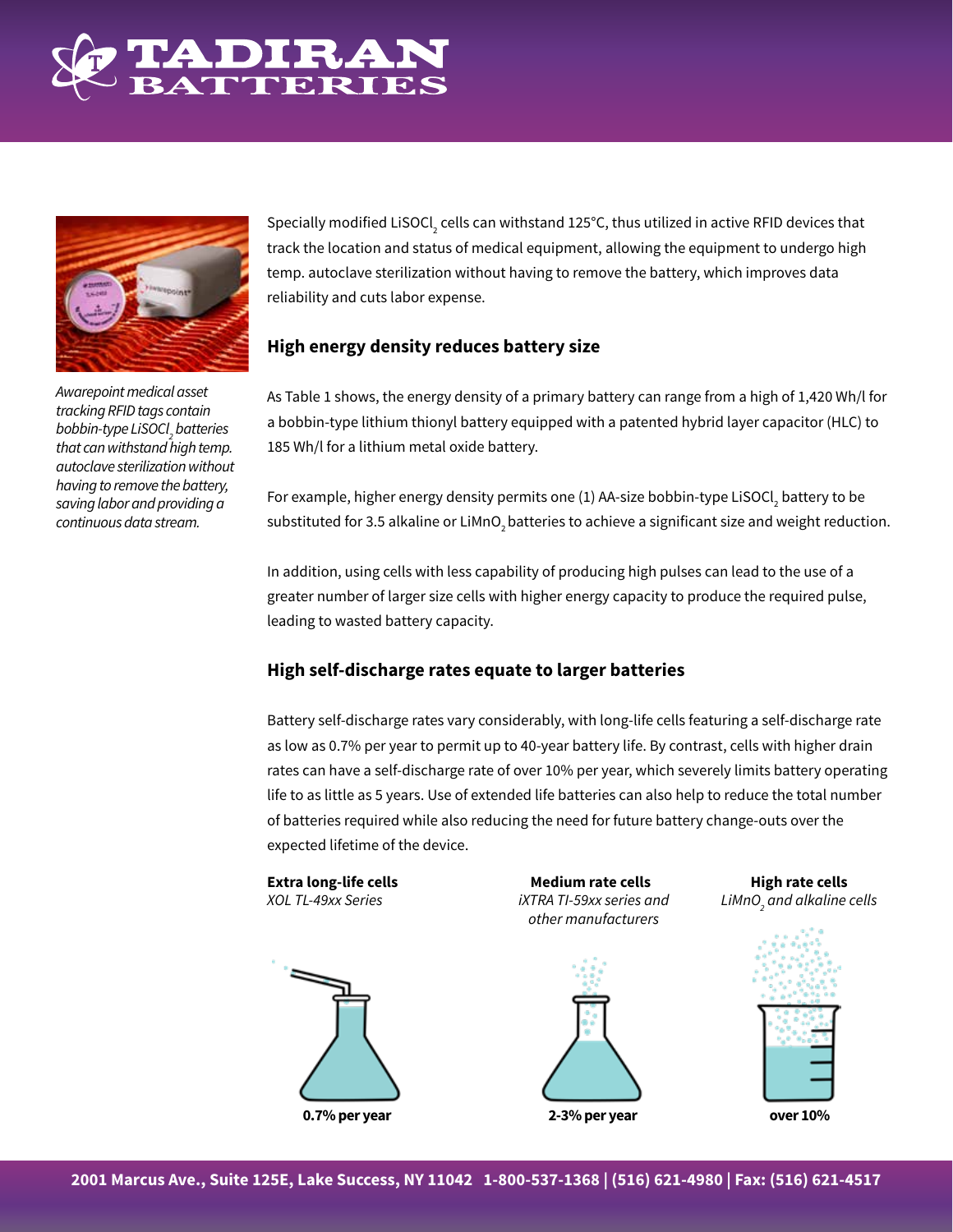

•

In certain cases, it is possible to use a smaller size cell with a lower self-discharge rate. For example, using a C-size cell instead of a higher self-discharge D-size cell.

### **Don't confuse price and cost**

The price of a battery is the initial amount spent to purchase the battery. The cost of the battery is the total amount spent throughout the lifetime of the device. Here is a relative price comparison:

- X is the price of the lowest self-discharge lithium thionyl chloride cell
- 2/3X is the price of the cheaper, higher self-discharge lithium thionyl chloride cell
- 1/2X is the price of the lithium manganese dioxide cell
- 0.2X is the price of the alkaline cell
- 0.05X is the value-added price per cell to construct pack
- 5X is the price to replace a pack in a remote location

Below is the comparative cost for a 3-4 V device with a 20-year battery life (at 25°C).

Cost for an alkaline pack, 20 cell pack lasting 5 years –

4 packs, 3 change outs 4[20(0.2X+0.05X)]+3(5X)= 35X

Cost for an lithium manganese pack, 4 cell pack lasting 10 years –

• 2 packs, one change out  $2[4(1/2X+0.05X)]+5X=9.4X$ 

Cost for a higher self-discharge thionyl pack, 1 cell pack lasting 14 years –

2 packs, one change out  $2[1(2/3X + 0.05X)] + 5X = 6.4X$ 

Cost for a lower self-discharge thionyl pack, 1 cell pack lasting 40 years –

1 pack =  $\boldsymbol{x}$ 

Cost for a SMALLER lower self-discharge thionyl pack, 1 cell pack lasting 20 years –

1 pack =  $2/3X$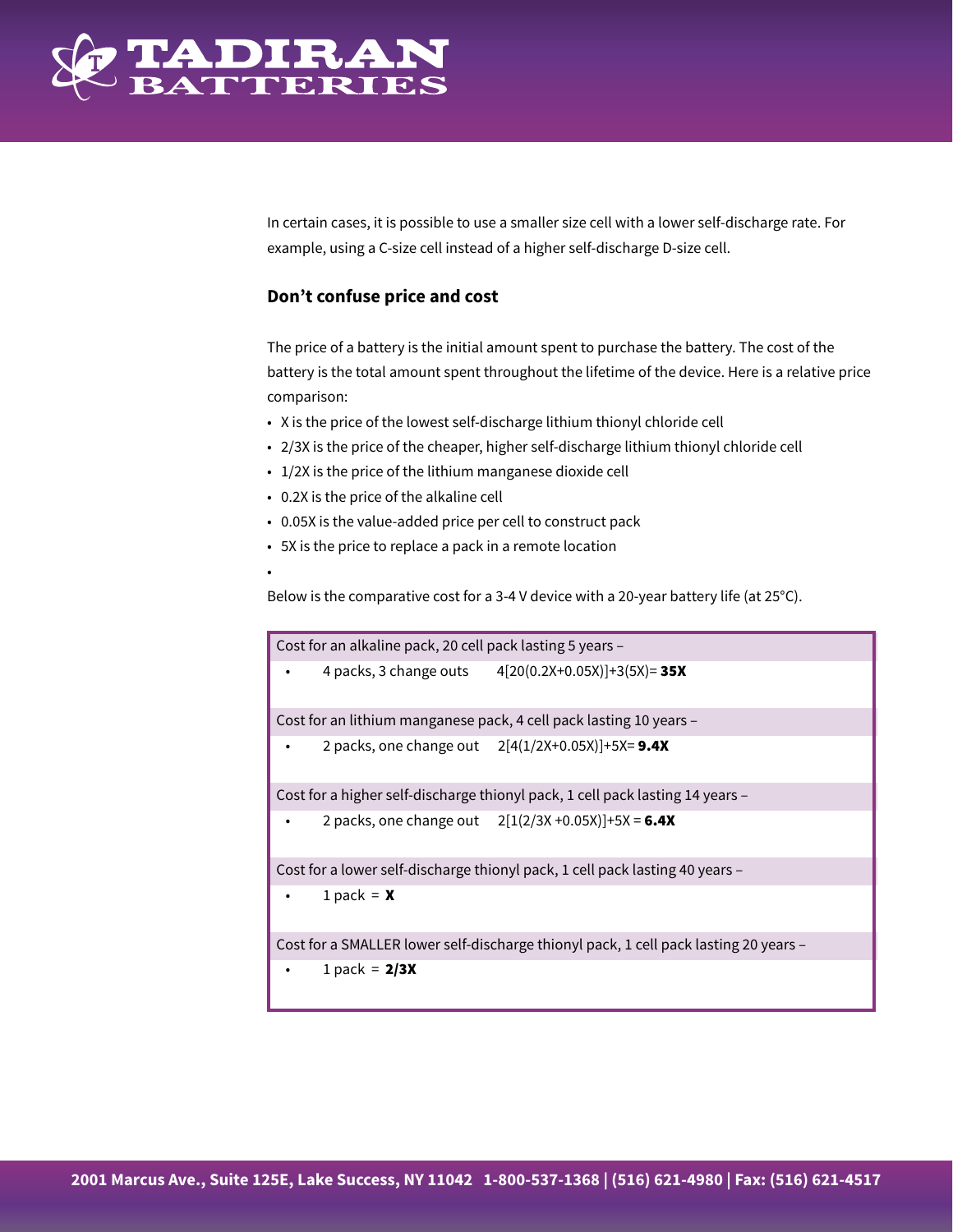

# **A real-life example showing the value of lower annual self-discharge**

A recent article published in Water and Waste Digest, "*Determining the economical optimum life of residential water meters*", concluded that based on the costs on water loss and mechanical meter price and installation, "**Replacement (of mechanical water meters) at the end of year 16 will guarantee a minimum annual cost** under the conditions specified in the presentation."

While battery-powered electronic automatic read meters cost more than twice as much as mechanical meters, they can operate economically for over 30 years. A battery life of only 15 years would mean that meters would be replaced half way through their economic life.

New ULTRASONIC water meters do not wear out and could make use of battery lives up to 40 years.

# **Rechargeable batteries**

*Industrial grade TLI Series rechargeable Li-ion batteries operate up to 20 years and 5,000 recharges, delivering high pulses and an extended temperature range.*

Certain remote wireless applications exhaust enough average daily current that would prematurely exhaust a primary battery, making them well suited for some form of energy harvesting coupled with a rechargeable lithium-ion (Li-ion) battery to store the harvested energy, with a choice between consumer grade and industrial grade Li-ion batteries (see Table 2 on next page).

If a consumer type application requires 2-3 year operating life at 25°C, the higher capacity of the consumer grade battery (3000 mAh vs. 330 mAh) is extremely advantageous. However, industrial applications often have far different requirements, including size constraints, exposure to extreme temperatures (-40°C to 85°C), and expected operating life often ranging from 5-20 years, commonly in remote locations where battery replacement is difficult or impossible.

The ability of an industrial grade TLI-1550 (AA-size) to discharge and recharge at -40°C to 85°C serves to reduce the size of the pack while improving the reliability of the device.

The higher recharge cycle life of the industrial grade TLI-1550 rechargeable Li-ion battery (5000 cycles @ 100% depth of discharge (DOD) is also preferable to consumer Li-ion cells (500 cycles @ 100% DOD), serving to extend operating life while also helping to reduce the size of the cell. This difference in battery life cycle expectancy grows exponentially when the DOD is reduced, reaching as high as 50,000 recharge cycles at 50% DOD.